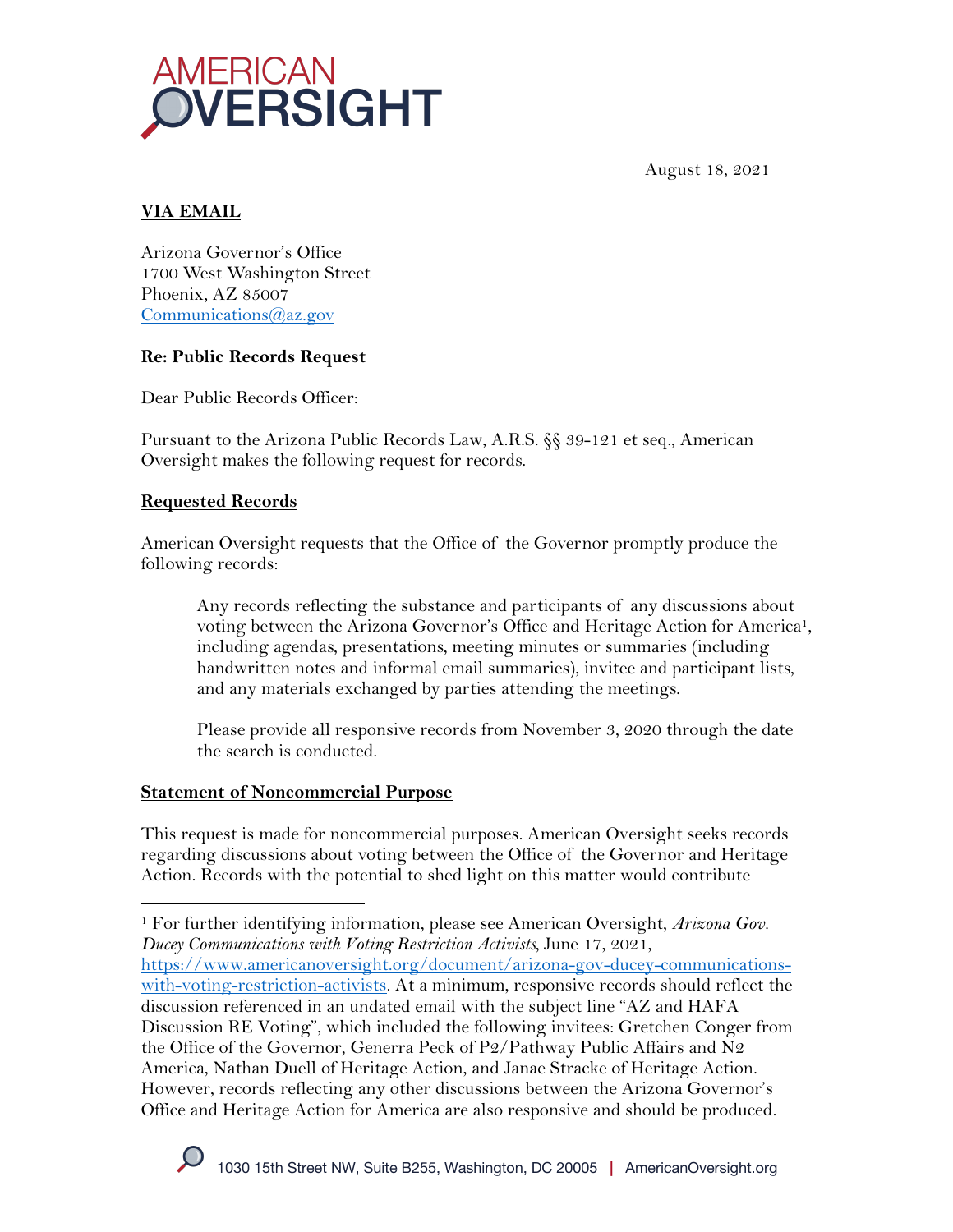significantly to public understanding of operations of the government, including what has been discussed between the Office of the Governor and Heritage Action.

Because American Oversight is a  $501(c)(3)$  nonprofit, this request is not in American Oversight's financial interest and is not made for a commercial purpose. American Oversight's mission is to promote transparency in government, to educate the public about government activities, and to ensure the accountability of government officials. American Oversight uses the information gathered, and its analysis of it, to educate the public through reports, press releases, or other media. American Oversight also makes materials it gathers available on its public website and promotes their availability on social media platforms, such as Facebook and Twitter.<sup>2</sup>

Because this request is made for noncommercial purposes, American Oversight requests that any fees charged in connection with processing this request be limited to copying and postage charges, if applicable.3 Please notify American Oversight of any anticipated fees or costs in excess of \$100 prior to incurring such costs or fees.

## **Guidance Regarding the Search & Processing of Requested Records**

In connection with its request for records, American Oversight provides the following guidance regarding the scope of the records sought and the search and processing of records:

- Please search all locations and systems likely to have responsive records, regardless of format, medium, or physical characteristics. For instance, if the request seeks "communications," please search all locations likely to contain communications, including relevant hard-copy files, correspondence files, appropriate locations on hard drives and shared drives, emails, text messages or other direct messaging systems (such as iMessage, WhatsApp, Signal, or Twitter direct messages), voicemail messages, instant messaging systems such as Lync or ICQ, and shared messages systems such as Slack.
- § In conducting your search, please understand the terms "record," "document," and "information" in their broadest sense, to include any written, typed, recorded, graphic, printed, or audio material of any kind. We seek records of any kind, including electronic records, audiotapes, videotapes, and photographs, as well as letters, emails, facsimiles, telephone messages, voice mail messages and

https://www.facebook.com/weareoversight/ (last visited July 27, 2021); American Oversight (@weareoversight), Twitter, https://twitter.com/weareoversight (last visited July 27, 2021).

<sup>2</sup> American Oversight currently has approximately 15,700 page likes on Facebook and 106,600 followers on Twitter. American Oversight, Facebook,

<sup>3</sup> A.R.S. § 39-121.01(D)(1); *see also Hanania v. City of Tucson*,128 Ariz. 135, 624 P.2d 332 (Ct. App. 1980). Furthermore, because this request is for noncommercial purposes, additional fees provided for under A.R.S. § 39-121.03(A) are not applicable and should not be assessed.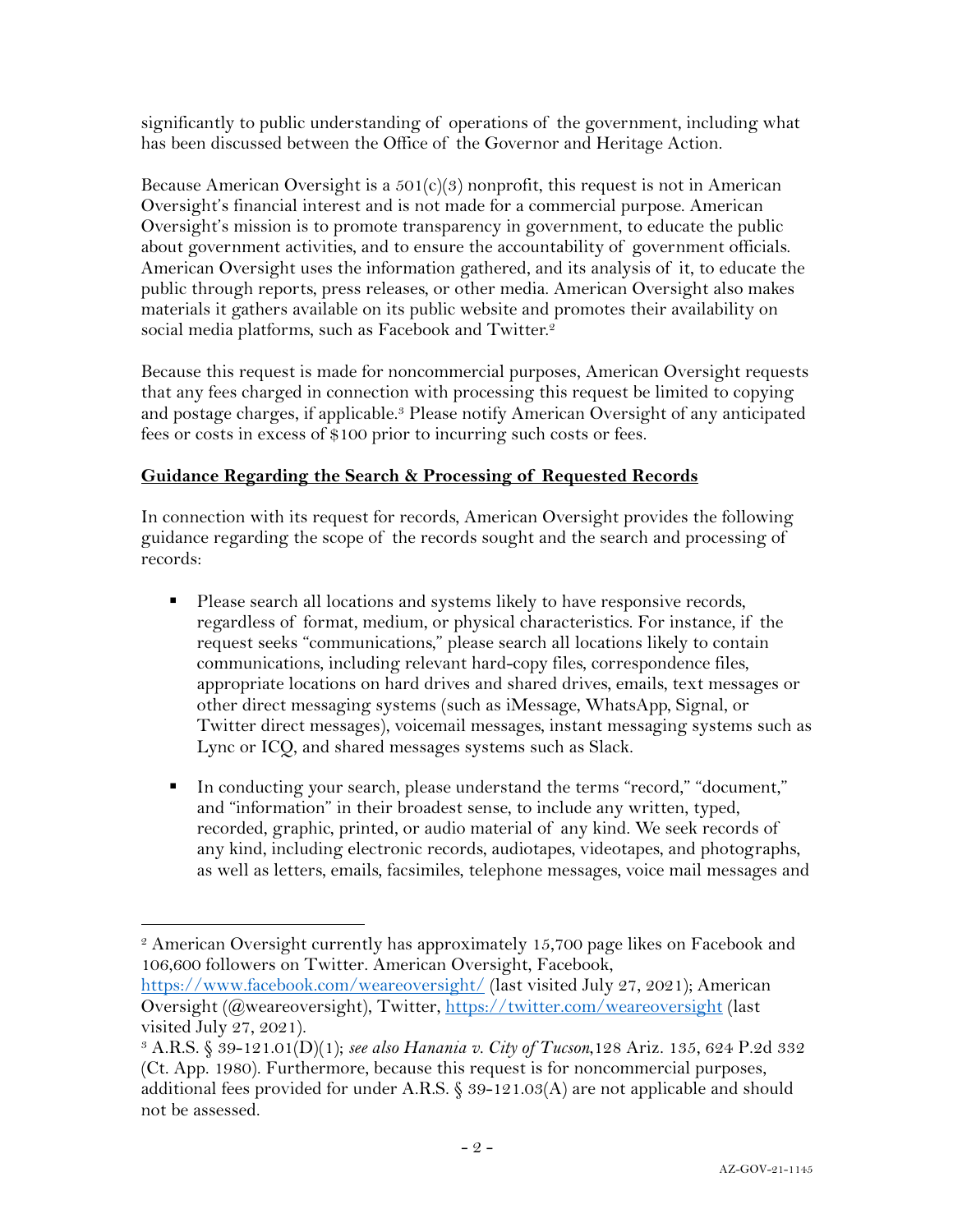transcripts, notes, or minutes of any meetings, telephone conversations or discussions.

- Our request for records includes any attachments to those records or other materials enclosed with those records when they were previously transmitted. To the extent that an email is responsive to our request, our request includes all prior messages sent or received in that email chain, as well as any attachments to the email.
- § Please search all relevant records or systems containing records regarding agency business. Do not exclude records regarding agency business contained in files, email accounts, or devices in the personal custody of your officials, such as personal email accounts or text messages.
- If any records are withheld in full or in part, pursuant to A.R.S. § 39- $121.01(D)(2)$ , please provide an index of records or categories of records that have been withheld and the reasons the records or categories of records have been withheld.
- In the event some portions of the requested records are properly exempt from disclosure, please disclose any reasonably segregable non-exempt portions of the requested records. If a request is denied in whole, please state specifically why it is not reasonable to segregate portions of the record for release.
- Please take appropriate steps to ensure that records responsive to this request are not deleted by the agency before the completion of processing for this request. If records potentially responsive to this request are likely to be located on systems where they are subject to potential deletion, including on a scheduled basis, please take steps to prevent that deletion, including, as appropriate, by instituting a litigation hold on those records.

## **Conclusion**

If you have any questions regarding how to construe this request for records or believe that further discussions regarding search and processing would facilitate a more efficient production of records of interest to American Oversight, please do not hesitate to contact American Oversight to discuss this request. American Oversight welcomes an opportunity to discuss its request with you before you undertake your search or incur search or duplication costs. By working together at the outset, American Oversight and your agency can decrease the likelihood of costly and time-consuming litigation in the future.

Where possible, please provide responsive material in an electronic format by email. Alternatively, please provide responsive material in native format or in PDF format on a USB drive. Please send any responsive material being sent by mail to American Oversight, 1030 15th Street NW, Suite B255, Washington, DC 20005. If it will accelerate release of responsive records to American Oversight, please also provide responsive material on a rolling basis.